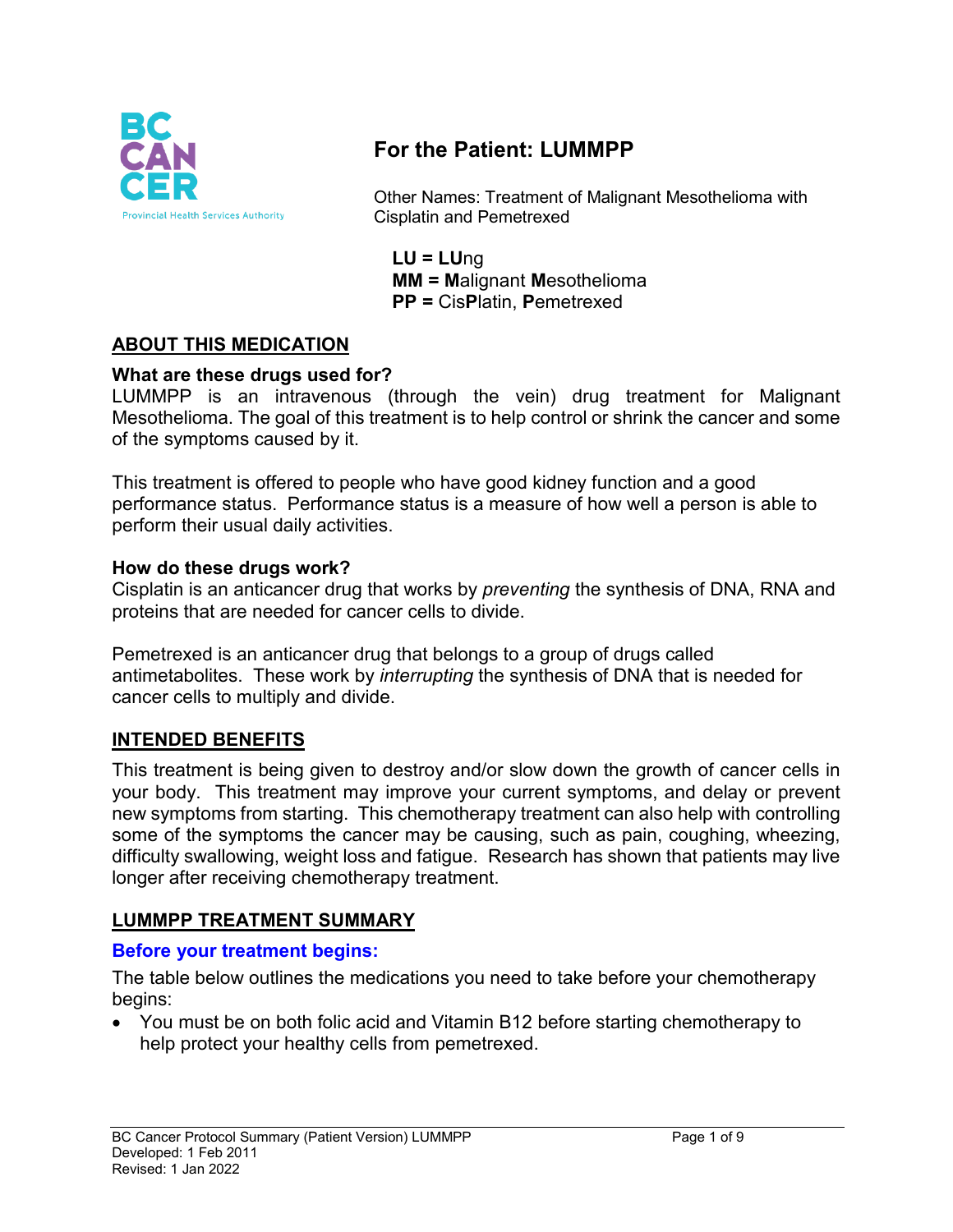| <b>MEDICATION</b>                           | <b>WHERE TO GET IT</b>                                                                 | <b>HOW TO TAKE IT</b>                                                                                                                                                             |  |
|---------------------------------------------|----------------------------------------------------------------------------------------|-----------------------------------------------------------------------------------------------------------------------------------------------------------------------------------|--|
| Folic Acid 0.4 mg tablets                   | At your regular pharmacy,<br>without a prescription                                    | Take one tablet (0.4 mg) once<br>daily. Start one week before your<br>first treatment and stop three<br>weeks after your last treatment.                                          |  |
| Vitamin B12 1000 mcg<br>$(\mu g)$ injection | At your regular pharmacy,<br>behind the pharmacy<br>counter, without a<br>prescription | Your doctor or nurse will inject<br>this into your muscle once every<br>9 weeks. Start one week before<br>your first treatment and stop three<br>weeks after your last treatment. |  |

## **How are these drugs given?**

- Your treatment plan consists of up to 6 chemotherapy "cycles". Each cycle lasts 3 weeks (21 days).
- For each cycle, you will have the two medications given to you intravenously (through the vein) on Day 1.
	- **-** Pemetrexed is given first, and is given intravenously over 10 minutes.
	- **-** You will then be given extra fluids intravenously for one hour (60 minutes) before cisplatin. This is to help flush out your kidneys.
	- **-** Cisplatin is given last, and is given intravenously over one hour (60 minutes).

# **What will happen when I get my drugs?**

- A blood test is done within one month of starting treatment.
- A blood test is also done before Day 1 of each cycle.
- For the first two cycles of treatment, an additional blood test will be done once a week.
- The dose and timing of your chemotherapy may be changed based on your blood test results and/or other side effects.
- Your very first treatment will take longer than other treatments because a nurse will be reviewing the possible side effects of your chemotherapy plan and will discuss with you how to manage them. *It is a good idea to bring someone with you to your first chemotherapy appointment.*
- You will be given a prescription for anti-nausea medications (to be filled at your regular pharmacy). Please bring your anti-nausea medications with you for each treatment. Your nurse will tell you when to take the anti-nausea medication. You may also need to take your anti-nausea drugs at home after therapy. It is easier to prevent nausea than to treat it once it happens, so follow directions closely.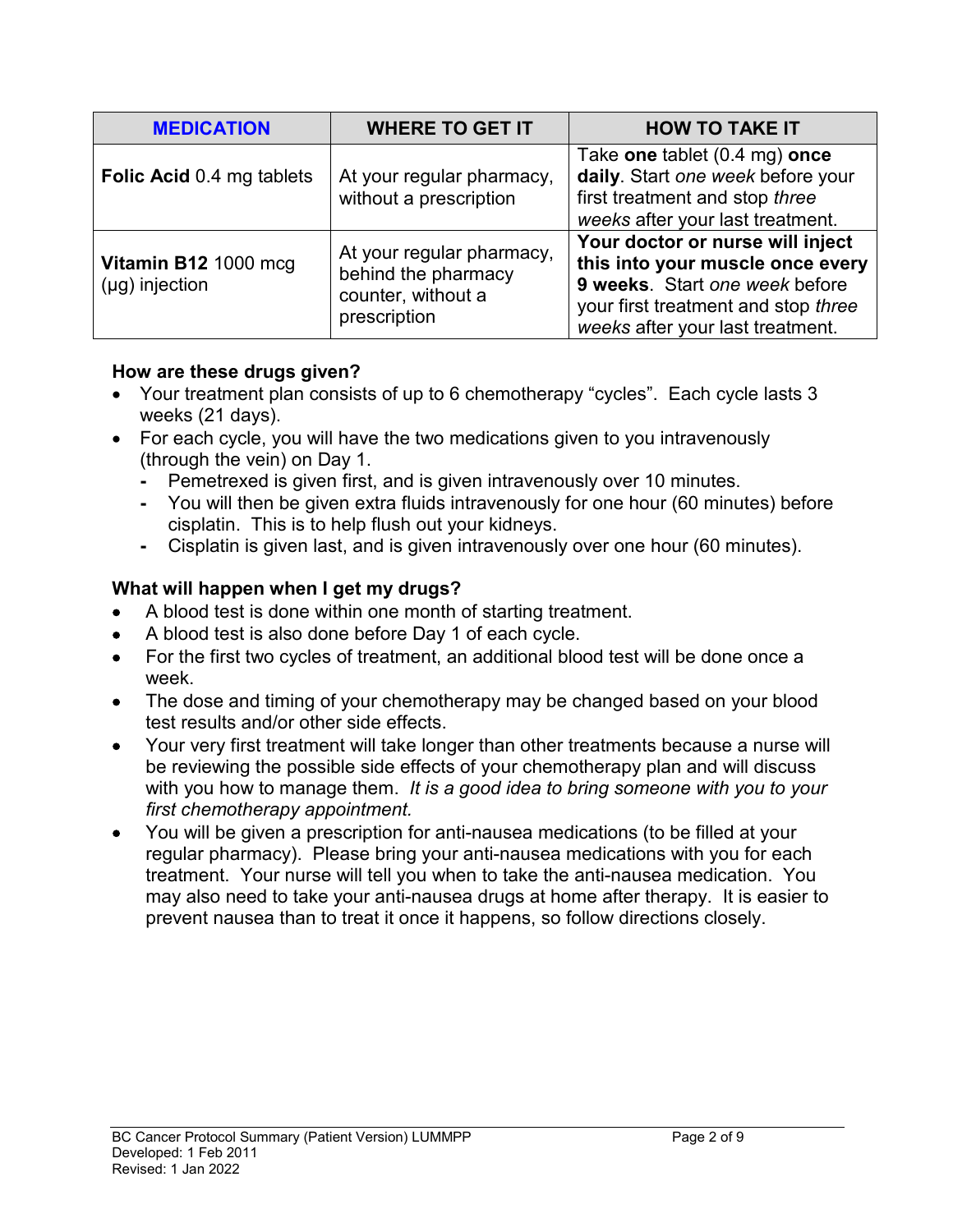# **LUMMPP TREATMENT PROTOCOL**

## **Start Date: \_\_\_\_\_\_\_\_\_\_\_\_\_\_\_\_\_\_\_\_\_\_\_\_\_\_\_\_**

## **Cycle 1:**

| Day 1             | Day 2     | Day 3     | Day 4     | Day 5     | Day 6         | Day 7     |
|-------------------|-----------|-----------|-----------|-----------|---------------|-----------|
| <b>Blood test</b> | <b>No</b> | <b>No</b> | <b>No</b> | <b>No</b> | <b>No</b>     | No        |
| Pemetrexed,       | chemo     | chemo     | chemo     | chemo     | chemo         | chemo     |
| Prehydration      |           |           |           |           |               |           |
| & Cisplatin       |           |           |           |           |               |           |
| Day 8             | Day 9     | Day 10    | Day 11    | Day 12    | Day 13        | Day 14    |
| <b>Blood test</b> | <b>No</b> | <b>No</b> | <b>No</b> | <b>No</b> | <b>No</b>     | <b>No</b> |
| No Chemo          | chemo     | chemo     | chemo     | chemo     | chemo         | chemo     |
| Day 15            | Day 16    | Day 17    | Day 18    | Day 19    | <b>Day 20</b> | Day 21    |
| <b>Blood test</b> | <b>No</b> | <b>No</b> | <b>No</b> | <b>No</b> | <b>No</b>     | <b>No</b> |
| No Chemo          | chemo     | chemo     | chemo     | chemo     | chemo         | chemo     |

**This 21-day cycle will repeat up to 5 more times**

**(weekly blood tests may not be required after Cycle #2 – this will be up to your oncologist)**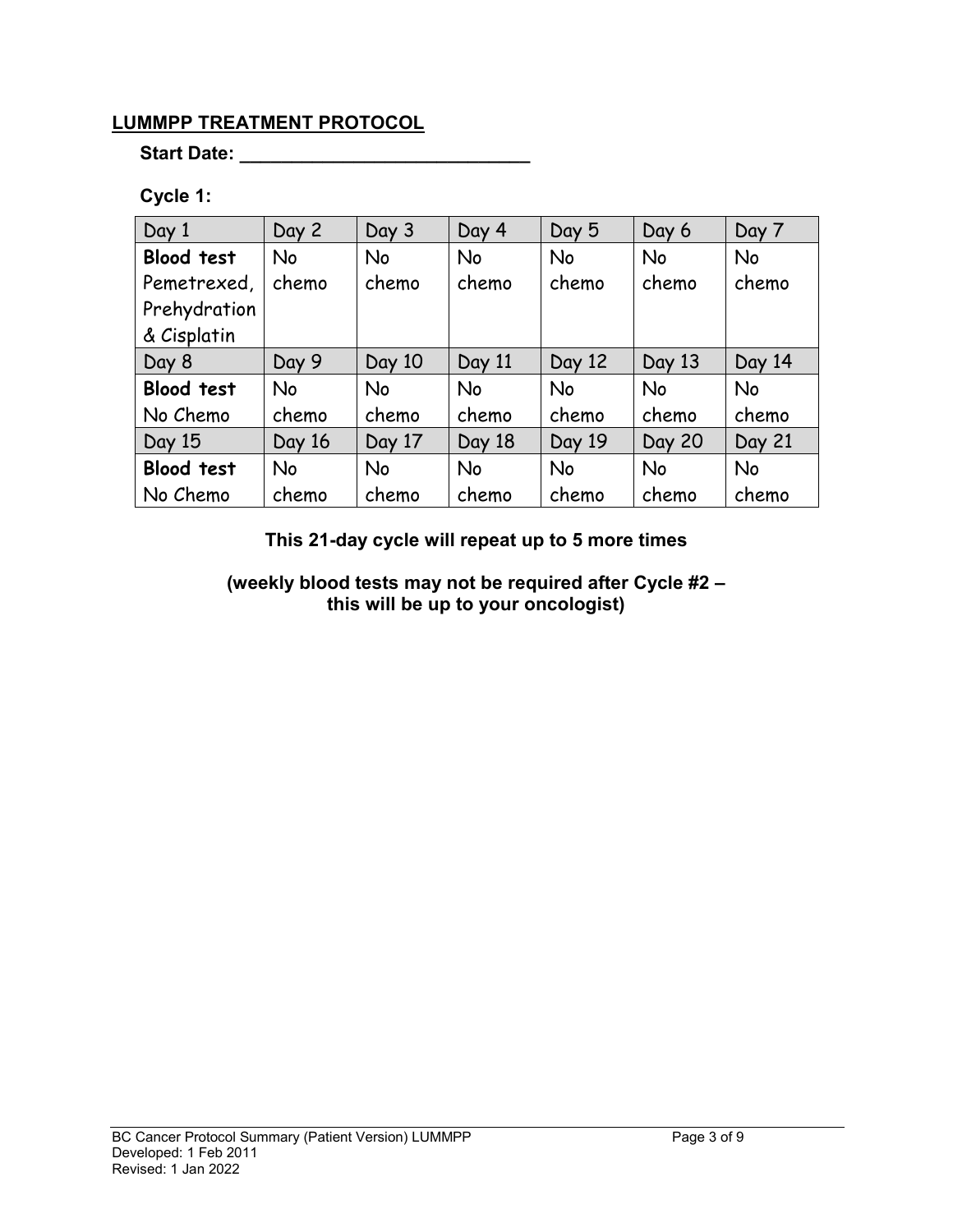# **CHEMOTHERAPY SIDE EFFECTS AND MANAGEMENT**

# **Are there any risks?**

• Unexpected and unlikely side effects can occur with any drug treatment. The ones listed below are particularly important for you to be aware of.

| <b>SERIOUS SIDE EFFECTS</b>                                                                                                                                                                                                                                                                            | How common<br>is it? | <b>MANAGEMENT</b>                                                                                                                                                                                                                                                                                                                                                                                 |
|--------------------------------------------------------------------------------------------------------------------------------------------------------------------------------------------------------------------------------------------------------------------------------------------------------|----------------------|---------------------------------------------------------------------------------------------------------------------------------------------------------------------------------------------------------------------------------------------------------------------------------------------------------------------------------------------------------------------------------------------------|
| Your white blood cells will<br>decrease a few days after your<br>treatment. They usually return<br>to normal in 2-3 weeks. White<br>blood cells protect your body<br>by fighting bacteria (germs)<br>that cause infection. When<br>they are low, you are at<br>greater risk of having an<br>infection. | Common               | To help prevent infection:<br>Wash your hands often and always after using the bathroom.<br>Take care of your skin and mouth by gently washing regularly.<br>Avoid crowds and people who are sick.<br>Call your doctor <i>immediately</i> at the first sign of an <i>infection</i><br>such as fever (over 100°F or 38°C by an oral thermometer), chills,<br>cough or burning when you pass urine. |
| Your platelets may decrease<br>during or after your treatment<br>They will return to normal after<br>your last treatment. Platelets<br>help to make your blood clot<br>when you hurt yourself. You<br>may bruise or bleed more<br>easily than usual.                                                   | Common               | To help prevent bleeding problems:<br>Try not to bruise, cut or burn yourself.<br>Clean your nose by blowing gently, do not pick your nose.<br>Avoid constipation.<br>Brush your teeth gently with a soft toothbrush as your gums may<br>bleed more easily. Maintain good oral hygiene.<br>Avoid taking ASA (eg: ASPIRIN®) or Ibuprofen (eg: ADVIL®), unless<br>prescribed by your doctor.        |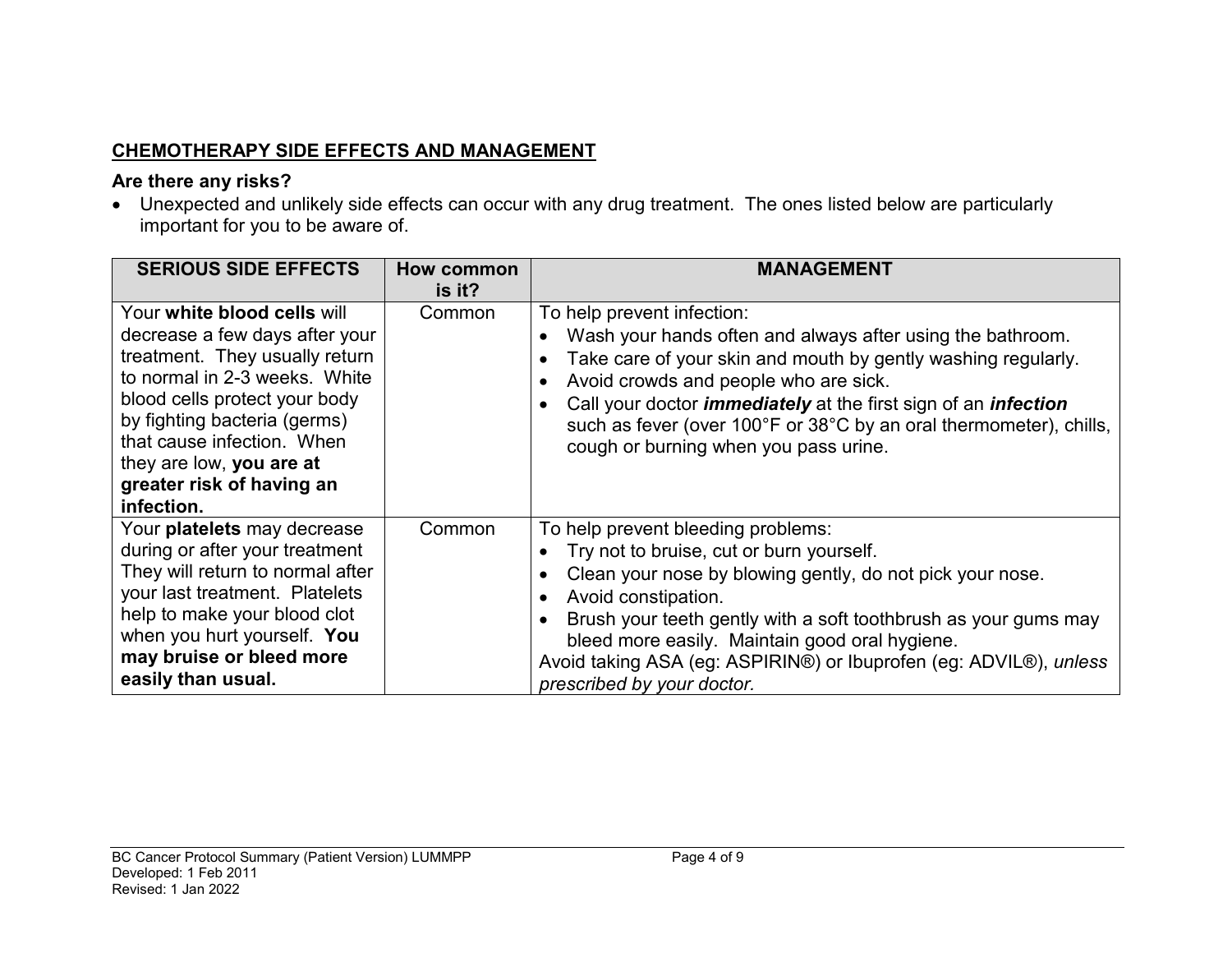| <b>SERIOUS SIDE EFFECTS</b>                                                                                                                                                                                                                                                                      | How common<br>is it? | <b>MANAGEMENT</b>                                                                                                                                                             |
|--------------------------------------------------------------------------------------------------------------------------------------------------------------------------------------------------------------------------------------------------------------------------------------------------|----------------------|-------------------------------------------------------------------------------------------------------------------------------------------------------------------------------|
| <b>Allergic reactions to cisplatin</b><br>may rarely occur. Signs of an<br>allergic reaction are dizziness,<br>confusion and wheezing or<br>difficulty breathing. This<br>reaction can occur<br>immediately or several hours<br>after receiving cisplatin, or,<br>after many doses of cisplatin. | Rare                 | Tell your nurse if this happens while you are receiving cisplatin.<br>$\bullet$<br>Go to your local Emergency Room immediately if this happens<br>after you leave the clinic. |
| Cisplatin burns if it leaks<br>under the skin.                                                                                                                                                                                                                                                   | Very rare            | Tell your nurse <i>immediately</i> if you feel pain, burning, stinging, or any<br>other change while the drug is being given.                                                 |

| <b>OTHER SIDE EFFECTS</b>                                                                                                                                                 | <b>How Common</b><br>Is It? | <b>MANAGEMENT</b>                                                                                                                                                                                                                                                                                                                                                                                                                                                                           |
|---------------------------------------------------------------------------------------------------------------------------------------------------------------------------|-----------------------------|---------------------------------------------------------------------------------------------------------------------------------------------------------------------------------------------------------------------------------------------------------------------------------------------------------------------------------------------------------------------------------------------------------------------------------------------------------------------------------------------|
| Nausea and vomiting may<br>occur after your treatment and<br>may last for 24 hours. Nausea<br>may last longer for some<br>patients (i.e. delayed nausea<br>and vomiting). | <b>Very Common</b>          | You will be given a prescription for anti-nausea drug(s) to take before<br>your chemotherapy treatment and/or at home. It is easier to prevent<br>nausea than to treat it once it has happened, so follow directions<br>closely.<br>Drink plenty of liquids.<br>Eat and drink often in small amounts.<br>• Try the ideas in "Food Choices to Control Nausea".<br>Your doctor may manage delayed nausea and vomiting differently.<br>Be sure to let your doctor know if you experience this. |
| <b>Tiredness</b> or lack of energy<br>may occur.                                                                                                                          | Common                      | Do not drive a car or operate machinery if you are feeling tired.<br>Try the ideas in "Your Bank of Energy Savings: How People with<br>Cancer can Handle Fatigue".                                                                                                                                                                                                                                                                                                                          |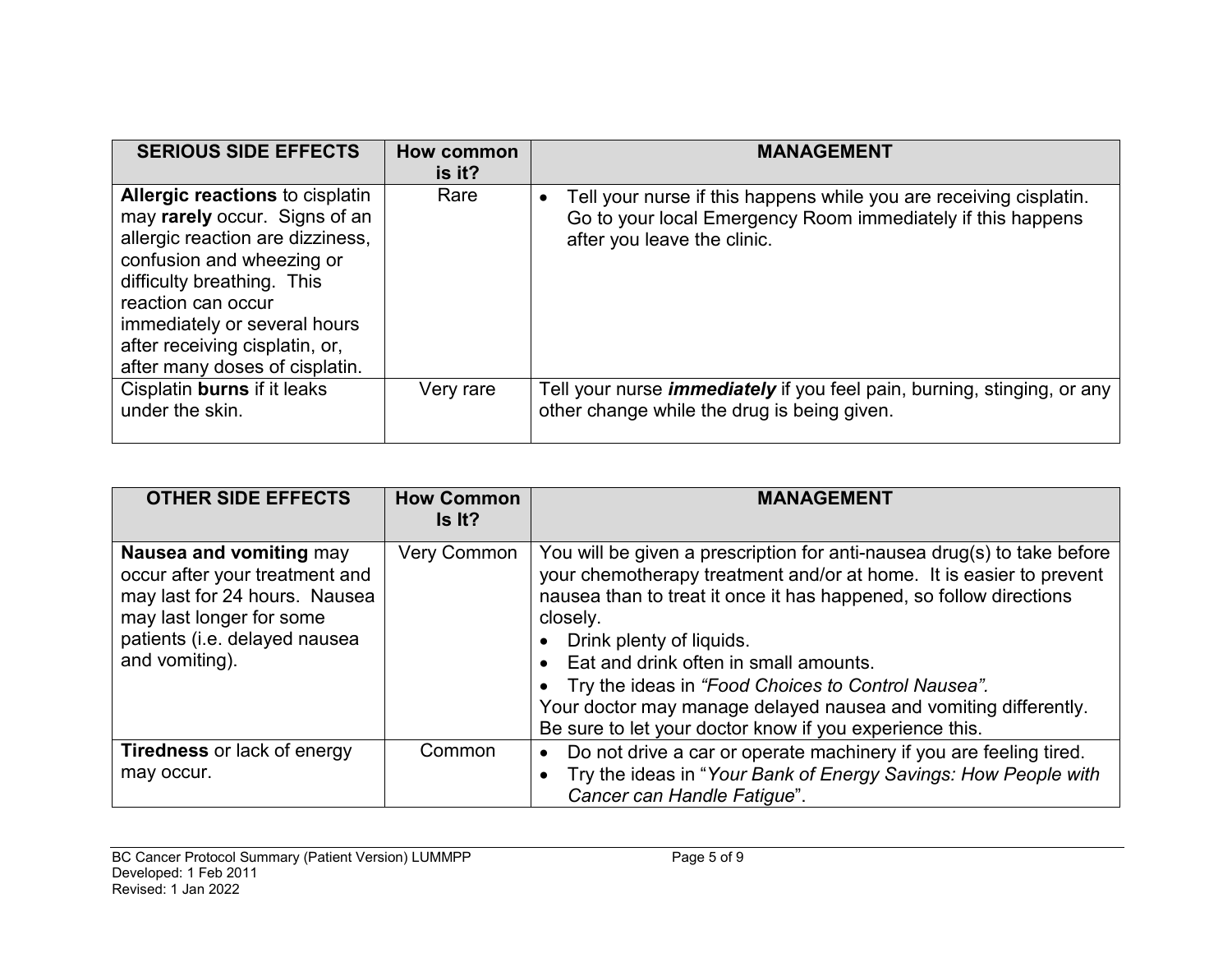| <b>OTHER SIDE EFFECTS</b>                                                                                                           | <b>How Common</b><br>Is It? | <b>MANAGEMENT</b>                                                                                                                                                                                                                                                                                                        |
|-------------------------------------------------------------------------------------------------------------------------------------|-----------------------------|--------------------------------------------------------------------------------------------------------------------------------------------------------------------------------------------------------------------------------------------------------------------------------------------------------------------------|
| Loss of appetite and weight<br>loss may sometimes occur<br>and may persist after<br>discontinuation of pemetrexed.                  | Common                      | Try the ideas in "Food Ideas to Help with Decreased Appetite".                                                                                                                                                                                                                                                           |
| Skin rashes may sometimes<br>occur.                                                                                                 | Common                      | You will be given dexamethasone, a steroid which will help decrease<br>your chance of having a rash. A mild rash may still occur. To help<br>itching:<br>You can use calamine lotion.<br>If very irritating, call your doctor during office hours.<br>Otherwise make sure to mention it at your next visit.<br>$\bullet$ |
| <b>Chest pain</b> may occur a few<br>days after you receive<br>pemetrexed. This usually will<br>occur in the area of your<br>tumor. | Uncommon                    | Take acetaminophen (eg: TYLENOL®) every 4-6 hours as<br>$\bullet$<br>needed, up to a maximum of 4 g (4000 mg) per day. Start as<br>soon as possible once the pain begins.                                                                                                                                                |
| Pain or tenderness may<br>occur where the needle was<br>placed in your vein.                                                        | Uncommon                    | Apply cool compresses or soak in cool water for 15-20 minutes<br>several times a day.                                                                                                                                                                                                                                    |
| Diarrhea may occur.                                                                                                                 | Uncommon                    | To help diarrhea:<br>Drink plenty of liquids.<br>Eat and drink often in small amounts.<br>Avoid high fibre foods<br>as outlined in "Food Ideas to Help with Diarrhea during<br>Chemotherapy".                                                                                                                            |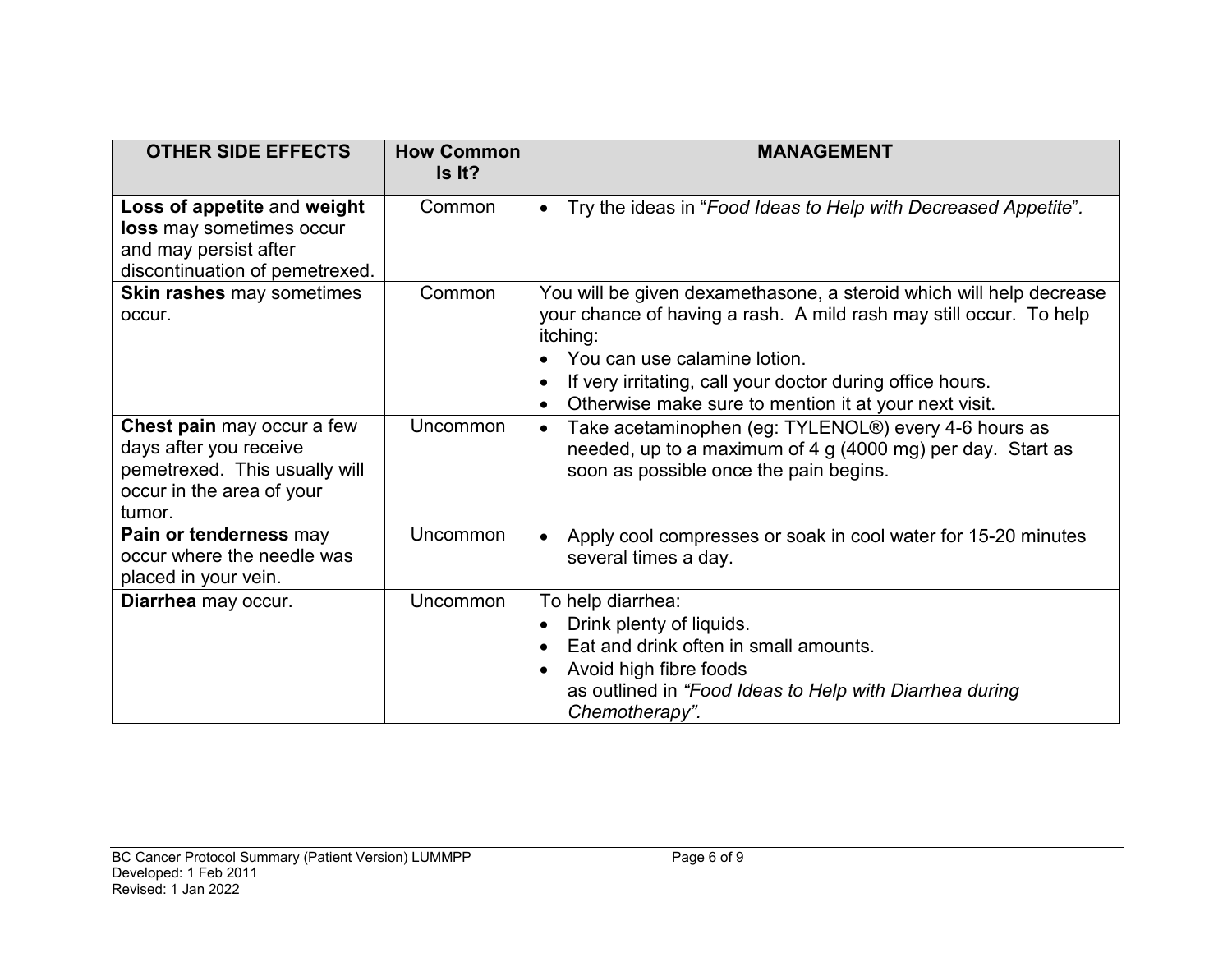| <b>OTHER SIDE EFFECTS</b>                                                                                                                                                                               | <b>How Common</b><br>Is It? | <b>MANAGEMENT</b>                                                                                                                                                                                                                                                                                                                                                                                                                                                                                                                     |
|---------------------------------------------------------------------------------------------------------------------------------------------------------------------------------------------------------|-----------------------------|---------------------------------------------------------------------------------------------------------------------------------------------------------------------------------------------------------------------------------------------------------------------------------------------------------------------------------------------------------------------------------------------------------------------------------------------------------------------------------------------------------------------------------------|
| Sore mouth may occur a few<br>days after treatment. Mouth<br>sores can occur on the<br>tongue, the sides of the mouth<br>or in the throat. Mouth sores<br>or bleeding gums can lead to<br>an infection. | <b>Uncommon</b>             | Brush your teeth gently after eating and at bedtime with a very<br>soft toothbrush. If your gums bleed, use gauze instead of a<br>brush. Use baking soda instead of toothpaste.<br>Make a mouthwash with $\frac{1}{2}$ teaspoon baking soda or salt in 1 cup<br>warm water and rinse several times a day.<br>Try soft, bland foods like puddings, milkshakes and cream soups.<br>Avoid spicy, crunchy or acidic food, and very hot or cold foods.<br>Call your doctor if you are having difficulty eating or drinking due<br>to pain. |
| <b>Hair loss</b> is rare. If there is<br>hair loss, your hair will grow<br>back once you stop treatment.<br>Colour and texture may<br>change.                                                           | Rare                        | Use a gentle shampoo and soft brush.<br>Care should be taken with use of hair spray, bleaches, dyes and<br>perms.<br>Refer to the pamphlet For the Patient: "Hair loss due to<br>chemotherapy"                                                                                                                                                                                                                                                                                                                                        |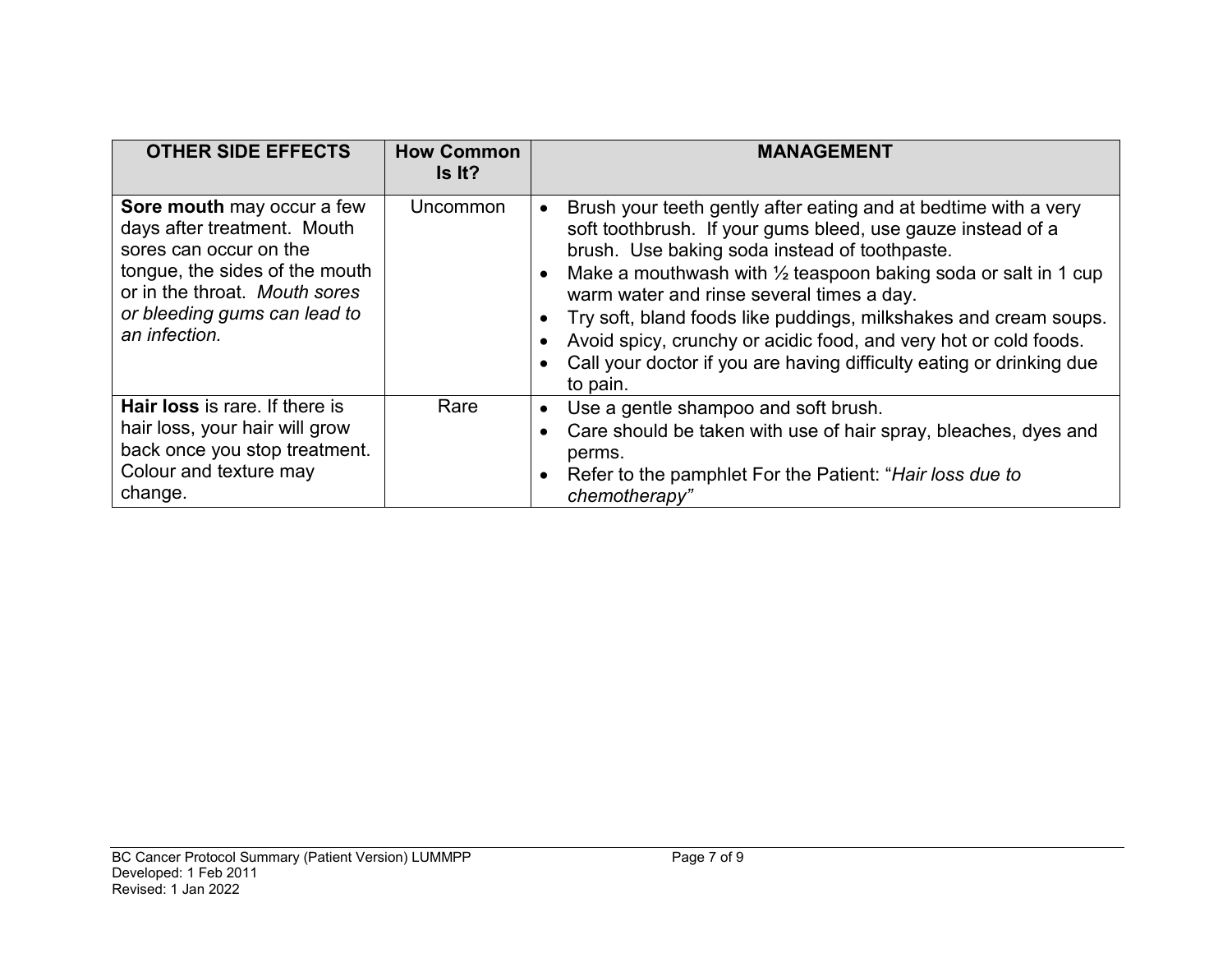# **INSTRUCTIONS FOR THE PATIENT**

# **What other drugs can interact with LUMMPP?**

- Other drugs such as some antibiotics given by vein (eg: tobramycin, vancomycin), furosemide (LASIX®), phenytoin (DILANTIN®), pyridoxine (VITAMIN B6) and ibuprofen (ADVIL®) may interact with LUMMPP. Tell your doctor if you are taking these or other drugs as you may need extra blood tests, your dose may need to be changed or your treatment may need to be held for a few days.
- Check with your doctor or pharmacist before you start taking any new prescription or non-prescription drugs.
- If you are admitted to hospital for intravenous antibiotics, be sure that the doctor treating you knows you are on cisplatin.

# **Other important things to know:**

- Cisplatin can cause changes in kidney function, but this is not frequent with the doses used in this type of treatment. It is important that you are well-hydrated before and after treatment.
- Sometimes, the nerve which allows you to hear can be affected by cisplatin. This could result in you experiencing "tinnitus" (ringing in the ears) or a change in your hearing. Report any of these problems to your doctor and/or nurse.
- The drinking of alcohol (in small amounts) does not appear to affect the safety or usefulness of this treatment.
- This treatment may cause sterility in men and menopause in women. If you plan to have children, discuss this with your doctor before starting treatment.
- This treatment may damage sperm and may cause harm to the baby if used during pregnancy. It is best to use *birth control* while you are undergoing treatment and for *3 months afterwards*. Tell your doctor right away if you or your partner becomes pregnant. Do not breast feed during treatment.
- Tell all doctors or dentists you see that you being treated with cisplatin and pemetrexed before you receive treatment of any form.

# **SEE YOUR DOCTOR OR GET EMERGENCY HELP IMMEDIATELY IF YOU HAVE:**

- Signs of an **infection** such as fever (over 100°F or 38°C by an oral thermometer), shaking chills, severe soar throat, productive cough, pain or burning when you pass urine, cloudy or foul smelling urine.
- Signs of a **stroke** such as sudden onset of severe headache, eyesight changes, slurred speech, loss of coordination, weakness or numbness in arm or leg.
- Signs of **bleeding problems** such as black, tarry stools; blood in urine or pinpoint red spots on skin.
- Signs of an **allergic reaction** (rare) soon after a treatment including dizziness, fast heart beat, face swelling or breathing problems.
- Signs of a **blood clot** such as tenderness or hardness over a vein, calf swelling and tenderness, sudden onset of cough, chest pain or shortness of breath.
- **Seizures** or **loss of consciousness**.